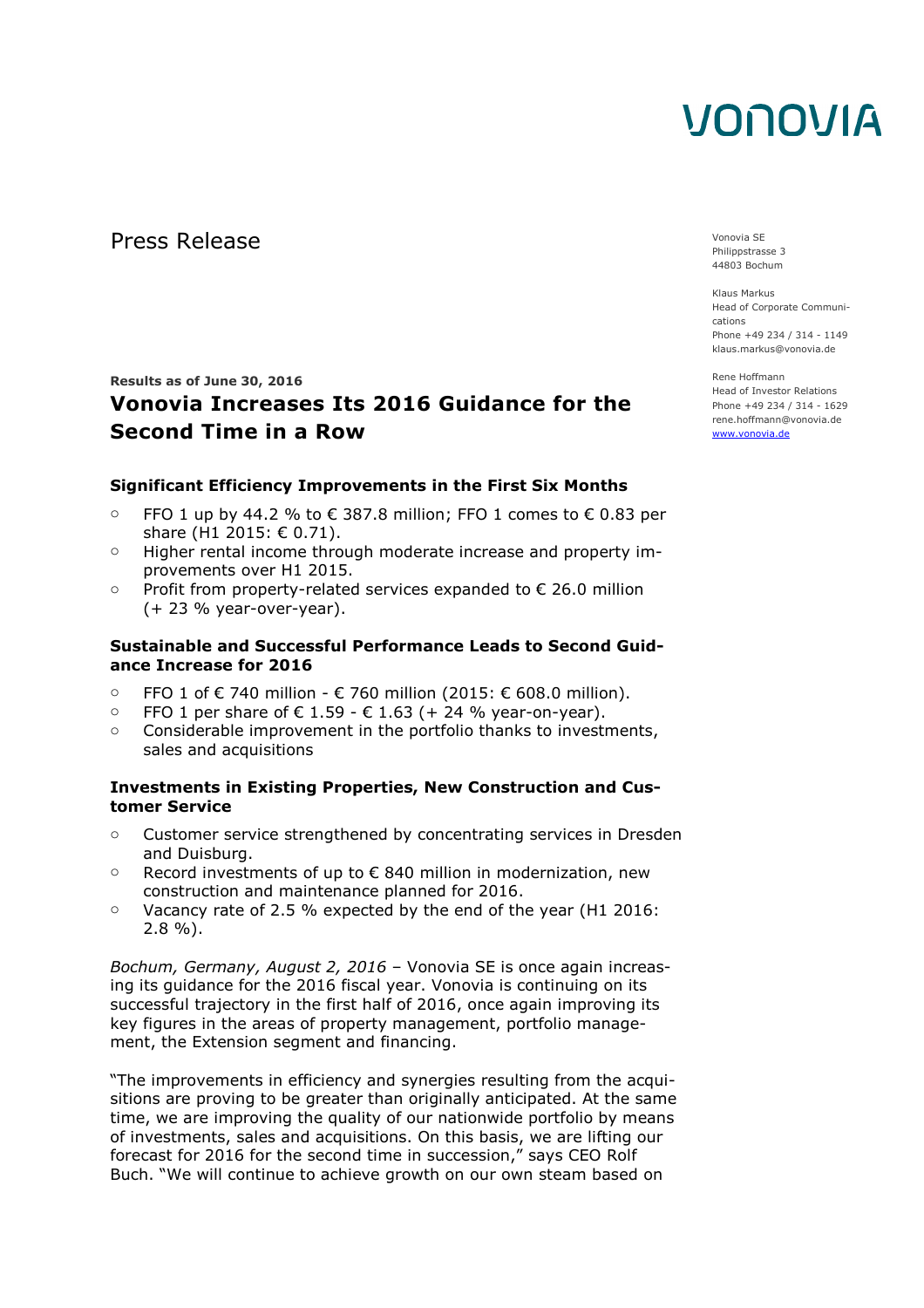Seite 2 / 7 Vonovia SE

our tried-and-tested strategy and will systematically exploit the potential for additional value growth."

### **Management Board Increases 2016 Guidance Again**

Vonovia is once again increasing its guidance for the current year. FFO 1 (funds from operations, profit from operations after current interest and taxes) is the key figure indicating the company's sustained earnings power. The company expects to achieve FFO 1 of between € 740 million and  $\epsilon$  760 million (forecast in Q1 2016:  $\epsilon$  720 million to  $\epsilon$  740 million). FFO 1 came to  $\epsilon$  608.0 million in 2015. This corresponds to a year-overyear increase in FFO 1 per share of 24 %, from € 1.59 to € 1.63 (forecast in Q1 2016:  $\epsilon$  1.55 to  $\epsilon$  1.59). The vacancy rate is expected to drop further to around 2.5 % by the end of the year.

By the end of the year, Vonovia is currently planning for its EPRA NAV (net asset value, real estate assets without liabilities) per share to have increased to as much as € 31 (2015: € 30.02). This figure does not yet include any yield compression from the expected positive effects of the ongoing increase in transaction prices in many locations in Germany, which is resulting in a higher valuation of the real estate portfolios.

For 2016, Vonovia is currently planning to propose a dividend of at least  $\epsilon$  1.05 per share. This corresponds to another increase of around 12 % and a dividend yield of 3.2 % based on the closing price on June 30, 2016.

Vonovia is making faster progress than planned on its investment program for modernization and new construction: In 2016 as a whole, the investment volume is to increase to between € 470 million and € 500 million. Vonovia is planning to add extra stories to existing buildings and build multifamily residences using modular and conventional construction methods. The company is also planning to invest around  $\epsilon$ 340 million in maintenance.

### **Earnings Power Increased Again in First Half of 2016**

Vonovia increased its FFO 1 by 44.2 % in the first half of 2016 to a total of € 387.8 million (H1 2015: € 269.0 million). FFO 1 per share rose to € 0.83 (H1 2015: € 0.71). The EPRA NAV came to € 13,671.7 million as of June 30, 2016. The EPRA NAV per share amounted to € 29.34 (H1 2015: 26,77  $\epsilon$ ). In addition, a dividend of  $\epsilon$  0.94 per share was distributed in May 2016.

At € 147.9 million, the profit for the first half of 2016 was up significantly on the value of € 84.9 million recorded in the first half of 2015. This substantial increase of 74.2 % is due primarily to the full integration of

Philippstrasse 3 44803 Bochum

Klaus Markus Head of Corporate Communications Phone +49 234 / 314 - 1149 klaus.markus@vonovia.de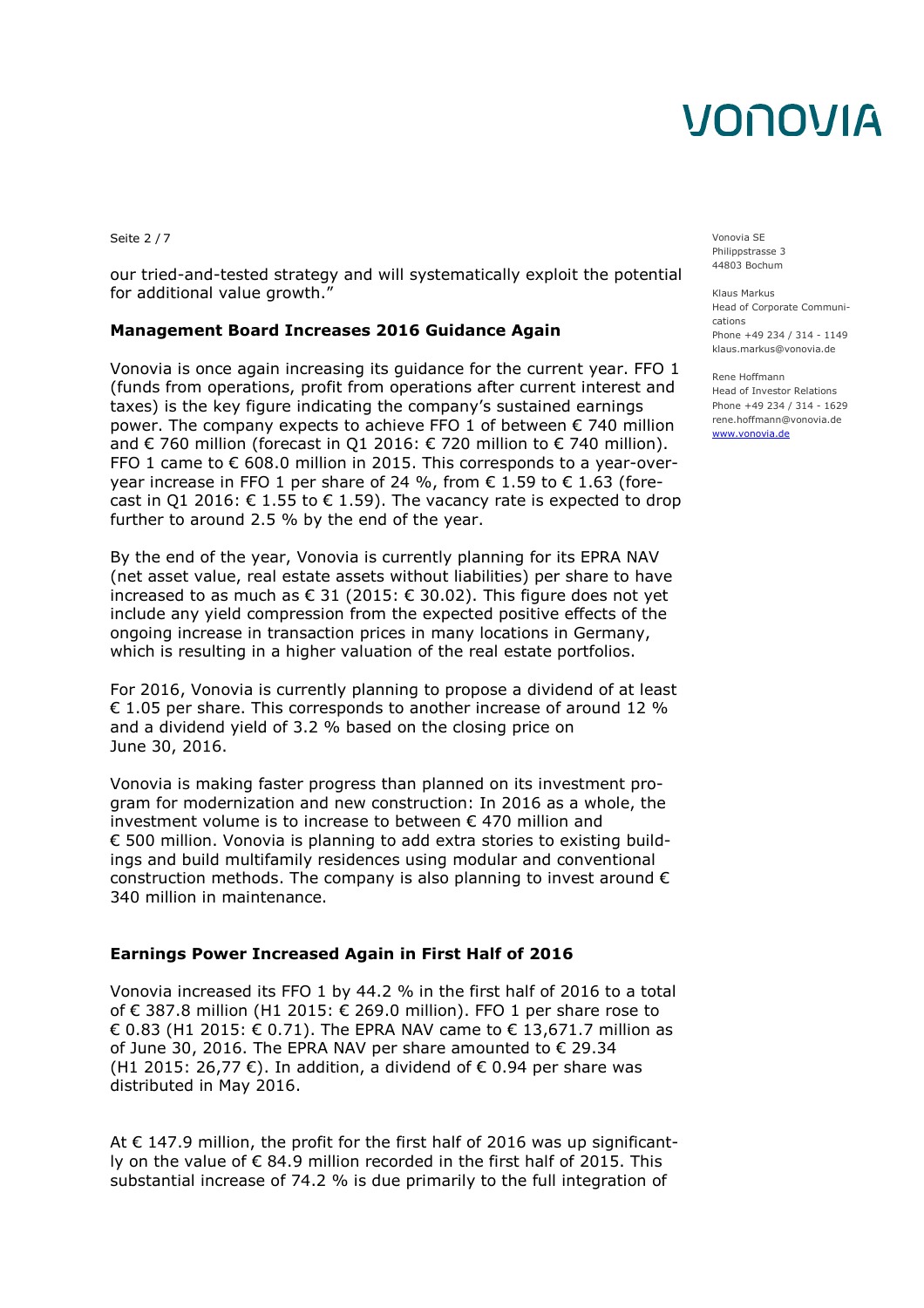Seite 3 / 7 Vonovia SE

GAGFAH, Franconia and SÜDEWO.

#### *S***trong Growth in the Rental and Extension Segments**

Rental income from property management increased by around 23.4 % to € 774.7 million (H1 2015: € 628.0 million). A moderate growth of 1.4 % in rents along property improvements increased the monthly inplace rent per square meter, based on the same housing stocks on the reporting dates of June 30, 2015, and June 30, 2016 (i.e., on a like-forlike basis), by 2.8 % to € 5.81 (H1 2015: € 5.65). The low vacancy rate of 2.8 % and the reletting of renovated apartments also had a positive impact on rental development.

During the reporting period, the company invested a total of € 295.3 million (H1 2015: € 265.2 million) in its portfolio. The expenses for maintenance and capitalized maintenance came to  $\epsilon$  148.3 million, up slightly on the prior-year value. The investments in modernization were increased by 24.6 % to  $\in$  147.0 million (H1 2015:  $\in$  118.0 million). These services have been performed or coordinated almost exclusively by the company's own craftsmen since the beginning of the year.

The Extension segment pools the various housing-related services that Vonovia offers. These include those performed by the company's own craftsmen's organization, the upkeep of the residential environment, the cable TV business, measuring the consumption of water and heating as well as property management for third parties. Adjusted EBITDA in this segment rose by 23.2 % to € 26.0 million in the first six months of the year (H1 2015: € 21.1 million).

#### **Portfolio Strategy Successfully Continued**

Vonovia continued with its value-enhancing portfolio strategy. As of the reporting date June 30, 2016, Vonovia managed a total of about 394,000 apartments in attractive cities and regions in Germany, around 340,000 of which it owned itself and approximately 54,000 of which it managed on behalf of third parties. The 340,000 or so apartments the company owns itself have a portfolio value of approximately  $\epsilon$  24 billion. These include around 2,400 apartments, primarily in Baden-Württemberg and Bavaria, that Vonovia acquired with effect from January 1, 2016.

In the first half of the year, Vonovia sold a total of around 19,000 apartments. These include three portfolio deals comprising a total of around 2,900 apartments located primarily in northern Germany and North Rhine-Westphalia. Around 1,440 apartments were privatized through our condominium sales channel.

Adjusted EBITDA Sales increased by 138.5 % from  $\epsilon$  19.5 million in the

Philippstrasse 3 44803 Bochum

Klaus Markus Head of Corporate Communications Phone +49 234 / 314 - 1149 klaus.markus@vonovia.de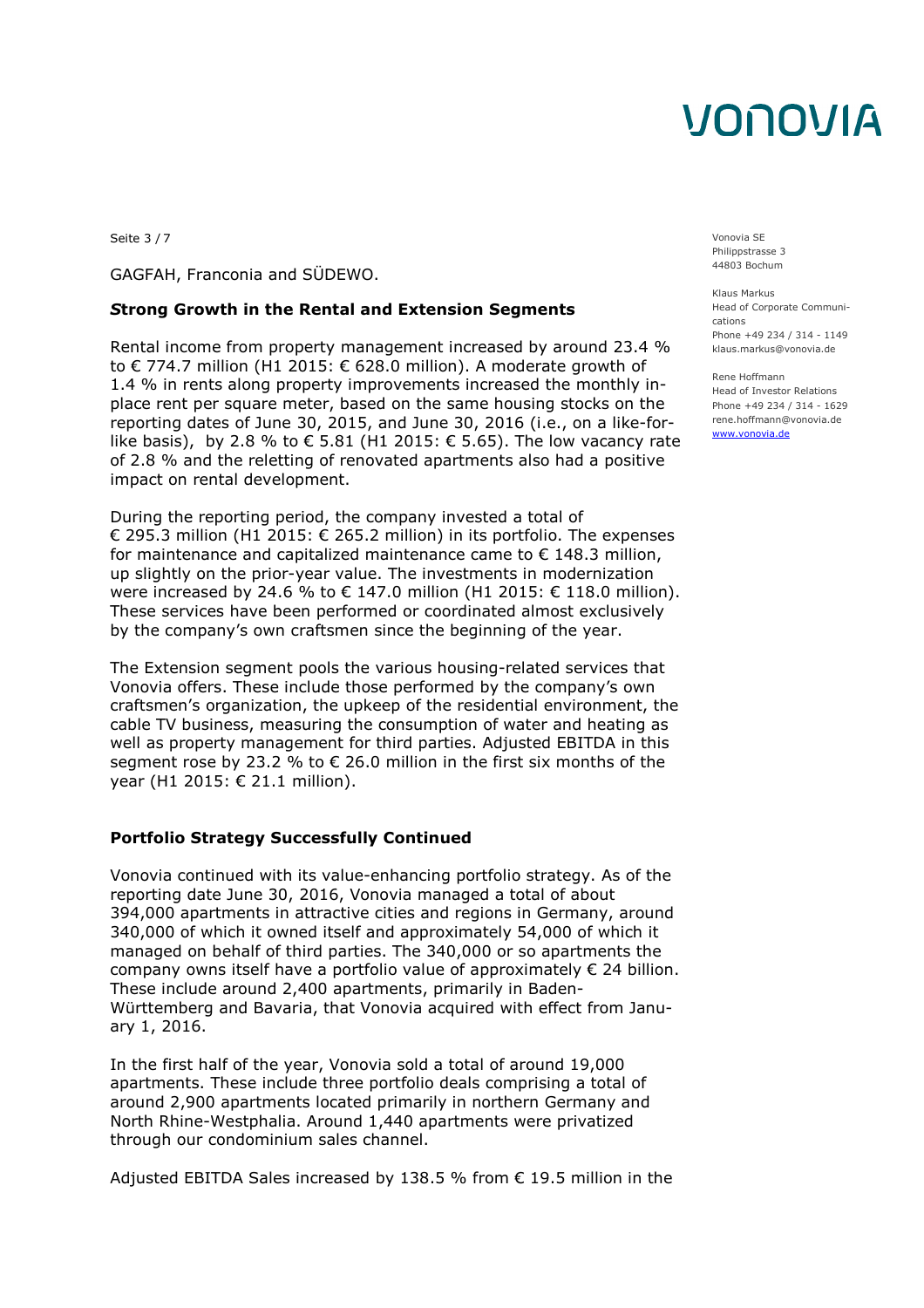Seite 4 / 7 Vonovia SE

first half of 2015 to  $\epsilon$  46.5 million in the first half of 2016.

#### **Customer Service Expanded in Dresden and Duisburg**

The company aims to boost customer satisfaction further. As a result, Vonovia has not only expanded the on-site support it offers, but has also increased the telephone availability offered by its central customer service team. This has been achieved by expanding the customer service team and hiring new employees in two central locations. In April, around 300 employees moved into the new customer service premises in Dresden. In the third quarter of the year, a further 650 employees currently working in various locations will move into the new offices in Duisburg. The total number of employees has increased again. Vonovia currently employs a workforce of around 6,900 in Germany.

#### **Financing Strategy Successfully Continued**

As part of its European bond program, the company issued two tranches of € 500 million each in June. In July, a bond of € 700 million was repaid on its maturity date. In August, a structured loan of  $\epsilon$  1.8 billion on the GAGFAH portfolio will be repaid ahead of time. The company is thereby systematically continuing to optimize its financing structure.

So far, four of the bonds issued by Vonovia have been partially bought up as part of the ECB's purchase program.

#### **Positive Share Price Performance**

Vonovia's shares gained 15 % in the first six months of the year, trading at € 32.75 on June 30, 2016. The shares outperformed the DAX in particular due to the stable value development and the ongoing low interest rates.

With its long-term business model, the company is virtually independent of economic fluctuations. Although the outcome of the British referendum on the UK's membership of the EU is associated with economic and political uncertainty, it has not had any negative impact on the performance of Vonovia's shares. Vonovia is an attractive investment in the eurozone's equity and debt capital markets.

Its market capitalization of around € 15.3 billion puts Vonovia in 23rd place among the most valuable listed companies in Germany.

**The** *2016 H1 report:* **www.vonovia.de***. Further information can be found in the press section.*  Philippstrasse 3 44803 Bochum

Klaus Markus Head of Corporate Communications Phone +49 234 / 314 - 1149 klaus.markus@vonovia.de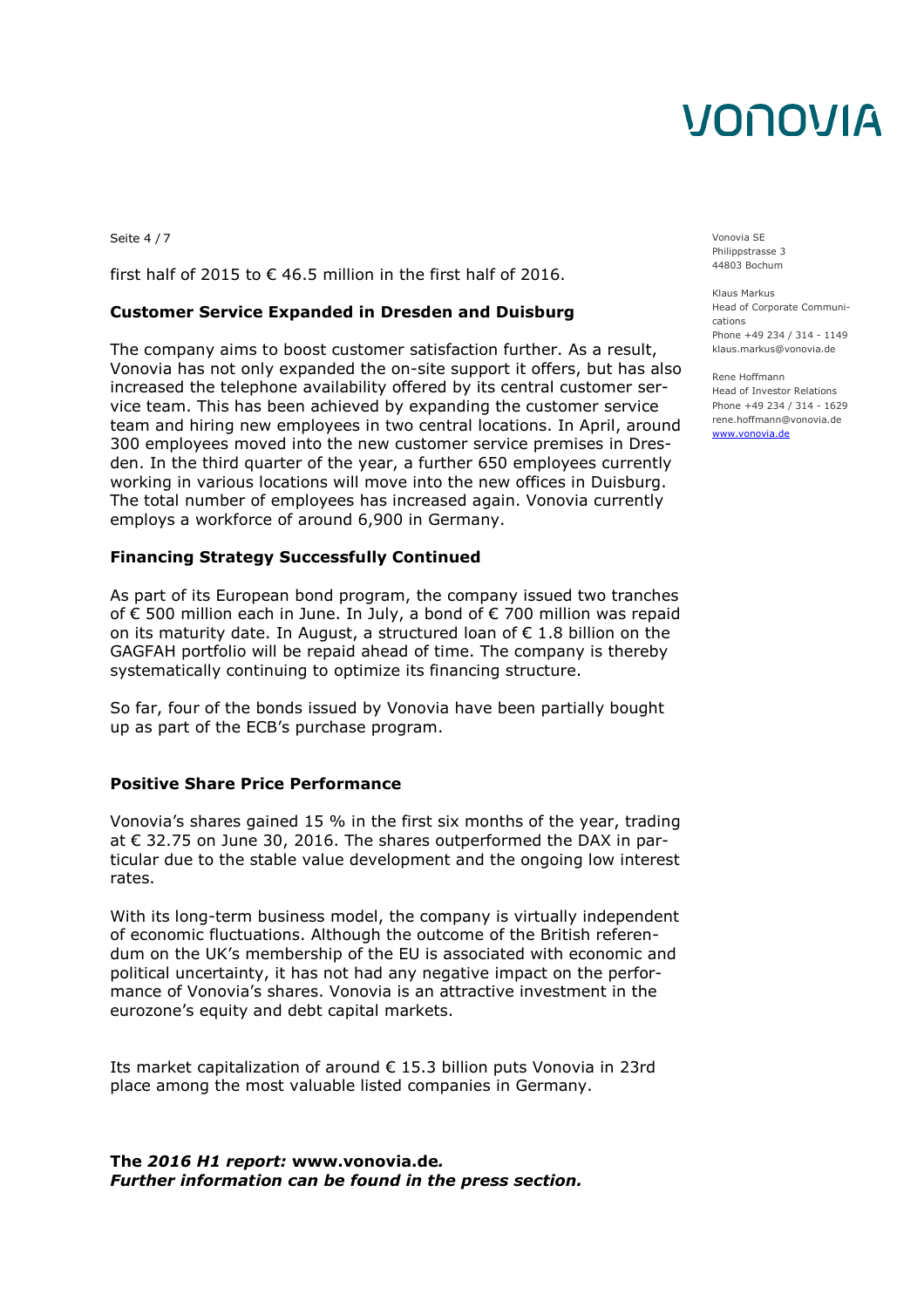Seite 5 / 7 Vonovia SE

### *2016/2017 Financial Calendar*

*November 3, 2016: Interim report for the first nine months of 2016 March 7, 2017 – Publication of 2016 Annual Report*

Philippstrasse 3 44803 Bochum

Klaus Markus Head of Corporate Communications Phone +49 234 / 314 - 1149 klaus.markus@vonovia.de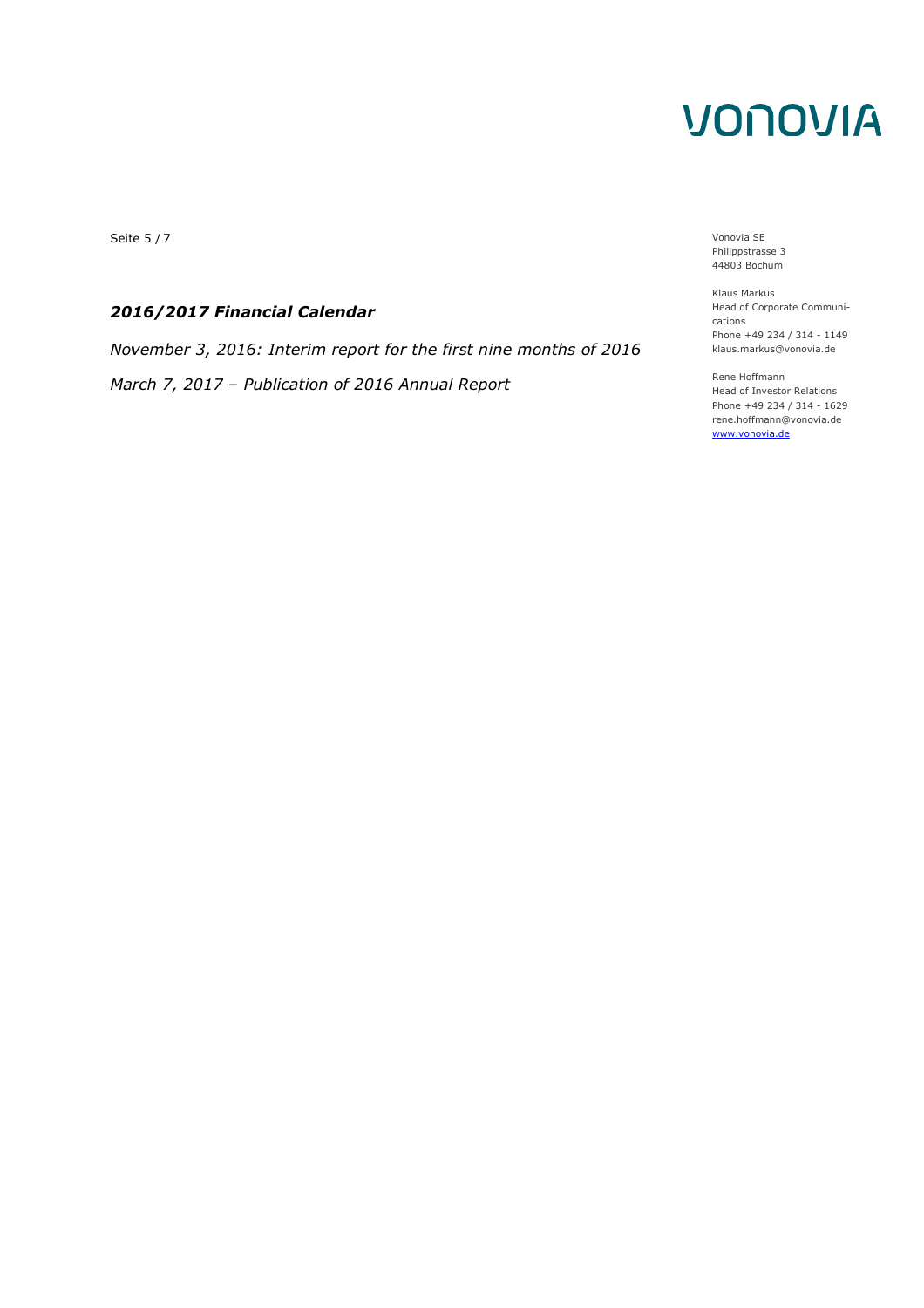Seite 6 / 7 Vonovia SE

in € million

|         |         | Change |
|---------|---------|--------|
| H1 2016 | H1 2015 | in %   |
| 774.7   | 628.0   | 23.4   |
| 535.6   | 406.0   | 31.9   |
| 26.0    | 21.1    | 23.2   |
| 46.5    | 19.5    | 138.5  |
| 604.6   | 445.7   | 35.7   |
| 295.3   | 265.2   | 11.3   |
| 148.3   | 147.2   | 0.7    |
| 147.0   | 118.0   | 24.6   |
| 387.8   | 269.0   | 44.2   |
| 409.3   | 283.8   | 44.2   |
| 0.83    | 0.71    | 16.6   |
| 147.9   | 84.9    | 74.2   |
|         |         |        |

Philippstrasse 3 44803 Bochum

Klaus Markus Head of Corporate Communications Phone +49 234 / 314 - 1149 klaus.markus@vonovia.de

Rene Hoffmann Head of Investor Relations Phone +49 234 / 314 - 1629 rene.hoffmann@vonovia.de www.vonovia.de

|                                         | <b>June 30,</b> | Dec. 31, | Change   |
|-----------------------------------------|-----------------|----------|----------|
| <b>Key Balance Sheet Figures</b>        | 2016            | 2015     | in $%$   |
| Fair value of the real estate portfolio | 23,794.1        | 24,157.7 | $-1.5$   |
| <b>EPRA NAV</b>                         | 13,671.7        | 13,988.2 | $-2.3$   |
| EPRA NAV per share in $E^{**}$          | 29.34           | 30.02    | $-2.3$   |
| <b>Adjusted EPRA NAV</b>                | 10,952.8        | 11,273.5 | $-2.8$   |
| Adjusted EPRA NAV per share in $E^{**}$ | 23.50           | 24.19    | $-2.8$   |
| LTV in $\%^{**}$                        | 47.4            | 46.9     | $0.5$ pp |

|         |         | Change    |
|---------|---------|-----------|
| H1 2016 | H1 2015 | in %      |
| 394,285 | 389,950 | 1.1       |
| 340,442 | 348,216 | $-2.2$    |
| 53,843  | 41,734  | 29.0      |
| 2,440   | 148,709 | $-98.4$   |
| 19,135  | 4,050   | 372.5     |
| 1,441   | 1,221   | 18.0      |
| 17,694  | 2,829   | 525.5     |
| 2.8     | 3.5     | $-0.7$ pp |
| 5.81    | 5.65    | 2.8       |
| 6,909   | 5,877   | 17.6      |
|         |         |           |

\*Based on the shares carrying dividend rights on the reporting date: June 30, 2016: 466,000,624; June 30, 2015: 358,462,018; prior-year value TERP-adjusted

\*\*Based on the shares carrying dividend rights on the reporting date: Jun. 30, 2016: 466,000,624; Dec. 31, 2015: 466,000,624

\*\*\*Incl. GAGFAH, Franconia/excl. SÜDEWO